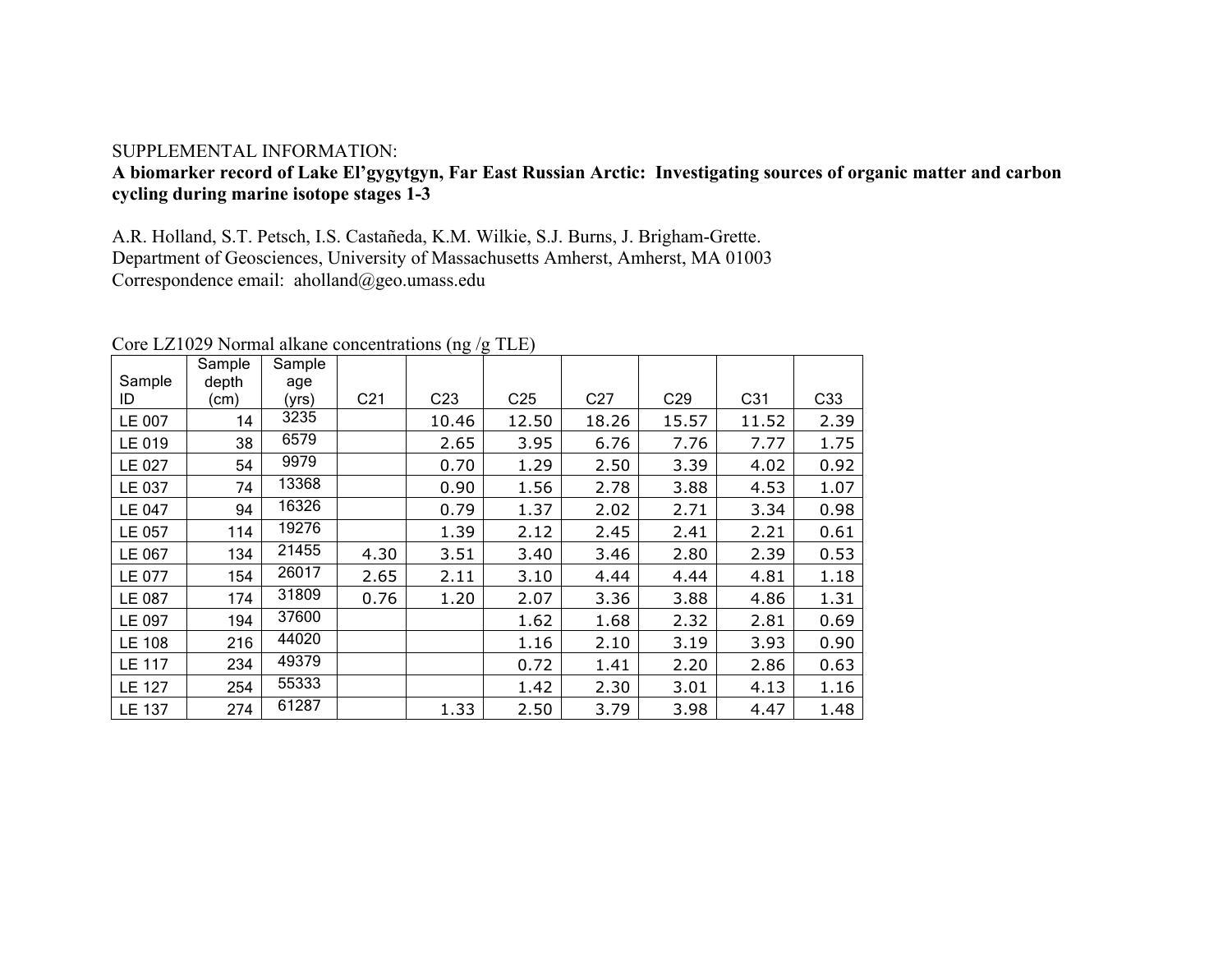|               | Sample | Sample |                 |                 |                 |                 |                 |        |                 |
|---------------|--------|--------|-----------------|-----------------|-----------------|-----------------|-----------------|--------|-----------------|
| Sample        | depth  | age    |                 |                 |                 |                 |                 |        |                 |
| ID            | (cm)   | (yrs)  | C <sub>21</sub> | C <sub>23</sub> | C <sub>25</sub> | C <sub>27</sub> | C <sub>29</sub> | C31    | C <sub>33</sub> |
| LE 007        | 14     | 3235   |                 | 568.27          | 679.41          | 992.51          | 846.25          | 626.20 | 129.75          |
| LE 019        | 38     | 6579   |                 | 119.20          | 177.24          | 303.60          | 348.63          | 348.89 | 78.60           |
| LE 027        | 54     | 9979   |                 | 70.84           | 130.69          | 252.41          | 342.60          | 406.75 | 92.70           |
| LE 037        | 74     | 13368  |                 | 68.54           | 118.53          | 210.78          | 293.91          | 343.04 | 80.99           |
| LE 047        | 94     | 16326  |                 | 56.81           | 98.59           | 145.38          | 194.75          | 240.32 | 70.83           |
| LE 057        | 114    | 19276  |                 | 160.21          | 245.01          | 282.80          | 277.94          | 255.42 | 70.29           |
| LE 067        | 134    | 21455  | 628.01          | 512.13          | 495.64          | 505.61          | 408.63          | 348.72 | 78.07           |
| LE 077        | 154    | 26017  | 221.34          | 176.62          | 258.89          | 371.44          | 370.76          | 401.82 | 98.89           |
| LE 087        | 174    | 31809  | 72.36           | 114.06          | 196.85          | 318.91          | 368.73          | 461.10 | 124.12          |
| LE 097        | 194    | 37600  |                 |                 | 213.34          | 220.98          | 304.94          | 369.89 | 90.87           |
| <b>LE 108</b> | 216    | 44020  |                 |                 | 74.11           | 134.52          | 203.71          | 251.39 | 57.37           |
| LE 117        | 234    | 49379  |                 |                 | 54.64           | 107.05          | 167.11          | 217.44 | 47.48           |
| <b>LE 127</b> | 254    | 55333  |                 |                 | 79.19           | 127.68          | 167.16          | 229.53 | 64.65           |
| LE 137        | 274    | 61287  |                 | 80.26           | 151.17          | 229.25          | 240.56          | 269.92 | 89.39           |

Core LZ1029 Normal alkane concentrations (µg /g TOC)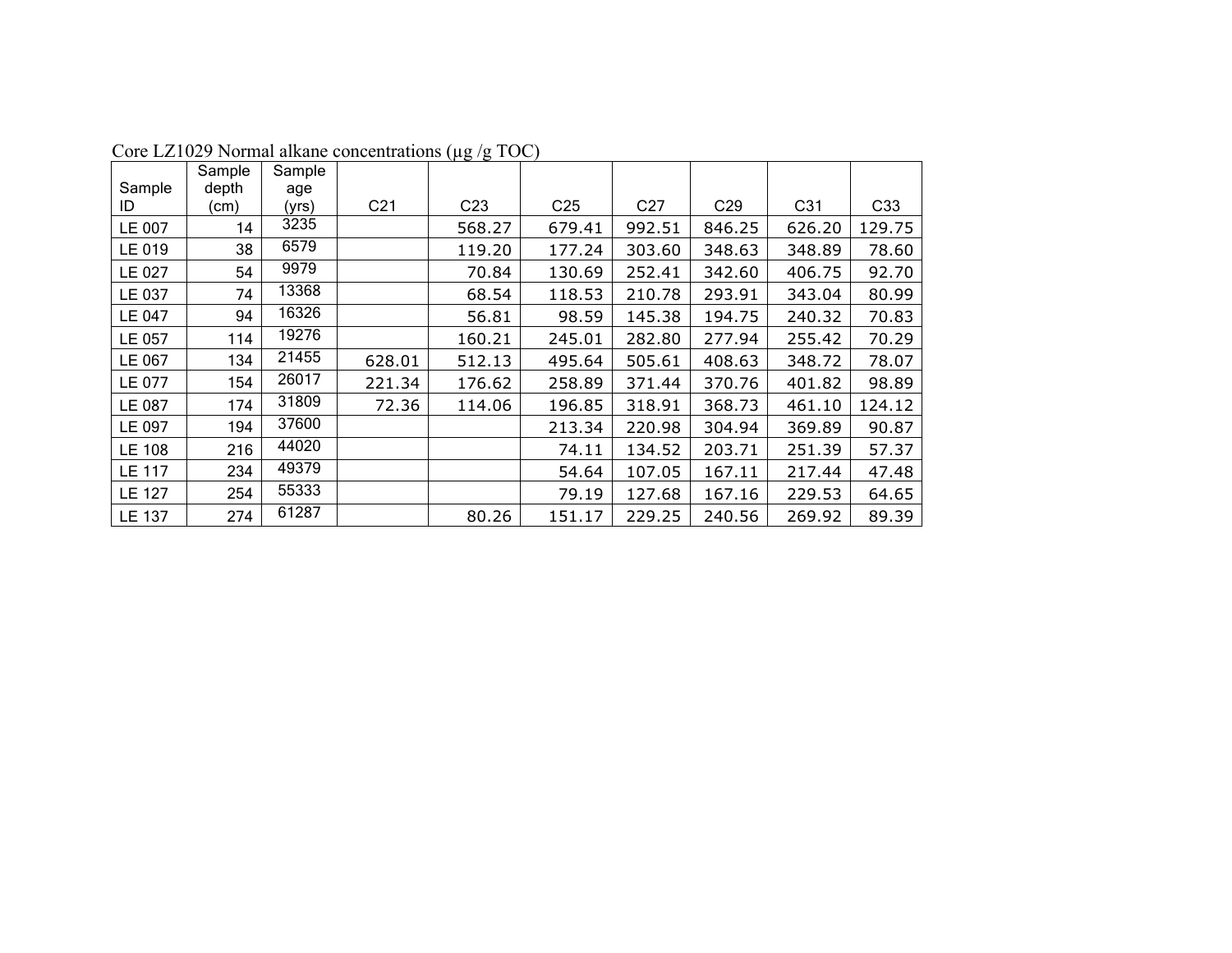|               | Sample | Sample |       |       |                 |                 |                 |                 |                 |                 |                 |       |
|---------------|--------|--------|-------|-------|-----------------|-----------------|-----------------|-----------------|-----------------|-----------------|-----------------|-------|
| Sample        | depth  | age    |       |       |                 |                 |                 |                 |                 |                 |                 |       |
| ID            | (cm)   | (yrs)  | C14   | C16   | C <sub>18</sub> | C <sub>20</sub> | C <sub>22</sub> | C <sub>24</sub> | C <sub>26</sub> | C <sub>28</sub> | C <sub>30</sub> | C32   |
| LE 007        | 14     | 3235   | 0.322 | 1.027 | 0.810           | 0.859           | 2.529           | 9.506           | 13.281          | 11.239          | 3.154           | 0.548 |
| LE 019        | 38     | 6579   | 0.092 | 0.675 | 0.664           | 0.775           | 2.116           | 7.609           | 11.247          | 9.230           | 3.147           | 0.000 |
| LE 027        | 54     | 9979   | 0.073 | 0.374 | 0.303           | 0.264           | 0.617           | 2.297           | 4.481           | 4.860           | 1.744           | 0.521 |
| LE 037        | 74     | 13368  | 0.090 | 0.490 | 0.398           | 0.466           | 0.972           | 3.648           | 6.793           | 6.071           | 2.408           | 0.645 |
| LE 047        | 94     | 16326  | 0.071 | 0.383 | 0.310           | 0.313           | 0.645           | 2.387           | 4.094           | 3.339           | 1.226           | 0.313 |
| LE 057        | 114    | 19276  | 0.145 | 0.576 | 0.446           | 1.379           | 2.417           | 6.722           | 11.082          | 7.595           | 3.452           | 0.528 |
| LE 067        | 134    | 21455  | 0.250 | 0.827 | 0.698           | 2.955           | 3.882           | 5.975           | 9.074           | 5.505           | 2.227           | 0.448 |
| LE 077        | 154    | 26017  | 0.206 | 0.899 | 0.734           | 2.121           | 3.095           | 7.381           | 9.546           | 7.758           | 2.722           | 0.660 |
| LE 087        | 174    | 31809  | 0.173 | 0.735 | 0.662           | 1.553           | 2.319           | 5.961           | 8.077           | 7.167           | 2.561           | 0.769 |
| LE 097        | 194    | 37600  | 0.125 | 0.518 | 0.366           | 0.478           | 0.765           | 2.089           | 3.124           | 2.733           | 0.992           | 0.288 |
| LE 108        | 216    | 44020  | 0.101 | 0.662 | 0.504           | 0.327           | 0.537           | 1.582           | 2.651           | 2.524           | 1.012           | 0.307 |
| <b>LE 117</b> | 234    | 49379  | 0.140 | 0.982 | 0.685           | 0.292           | 0.451           | 1.090           | 2.097           | 1.960           | 0.787           | 0.213 |
| <b>LE 127</b> | 254    | 55333  | 0.076 | 0.610 | 0.454           | 0.331           | 0.571           | 1.857           | 3.499           | 3.524           | 1.568           | 0.540 |
| LE 137        | 274    | 61287  | 0.057 | 0.452 | 0.397           | 0.360           | 0.664           | 2.798           | 3.818           | 3.629           | 1.682           | 0.611 |

Core LZ1029 Fatty acid concentrations (ng /g TLE)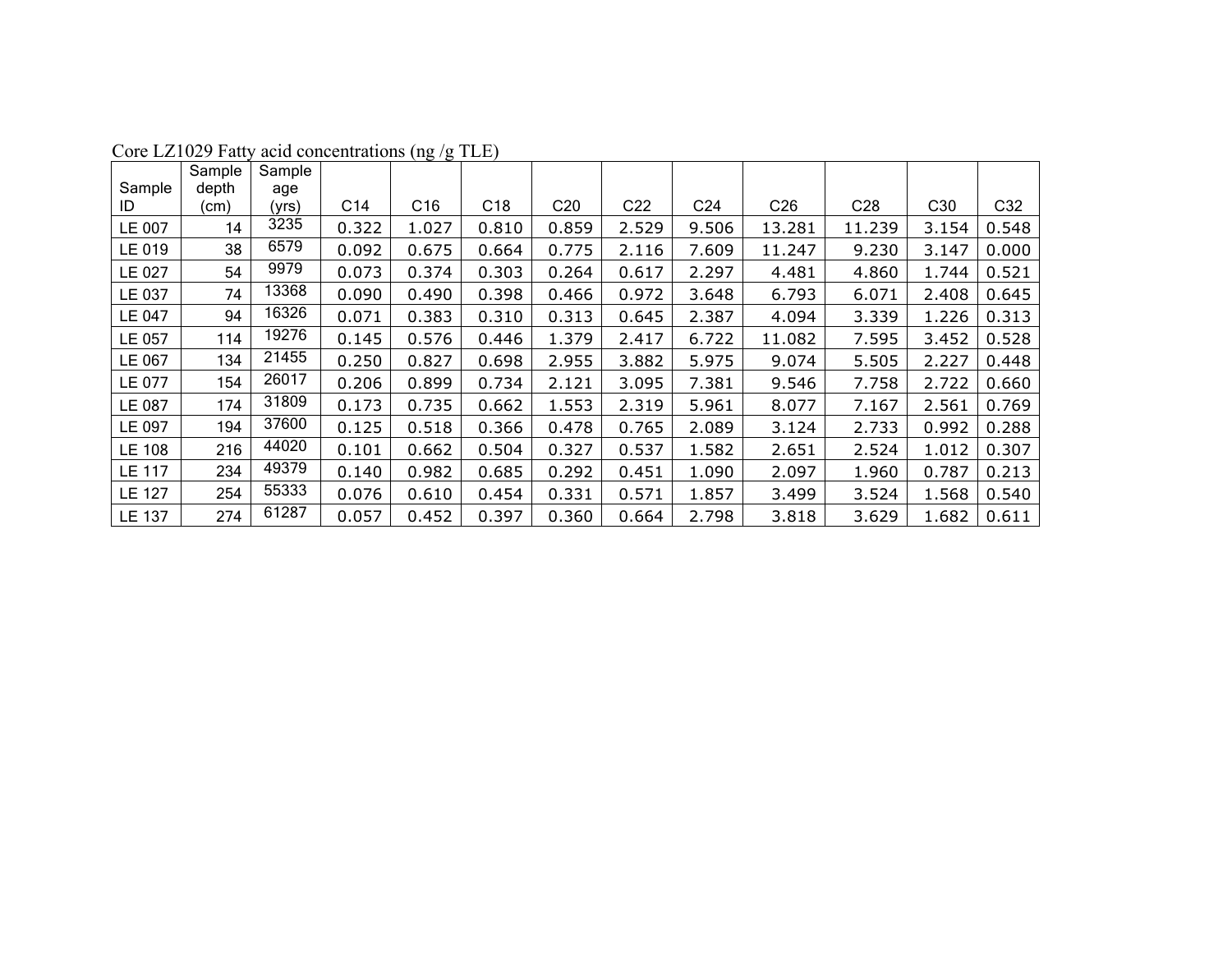|               | Sample | Sample |       |                 |                 |                 |                 |                 |                 |                 |                 |       |
|---------------|--------|--------|-------|-----------------|-----------------|-----------------|-----------------|-----------------|-----------------|-----------------|-----------------|-------|
| Sample        | depth  | age    |       |                 |                 |                 |                 |                 |                 |                 |                 |       |
| ID            | (cm)   | (yrs)  | C14   | C <sub>16</sub> | C <sub>18</sub> | C <sub>20</sub> | C <sub>22</sub> | C <sub>24</sub> | C <sub>26</sub> | C <sub>28</sub> | C <sub>30</sub> | C32   |
| LE 007        | 14     | 3235   | 17.50 | 55.84           | 44.02           | 46.66           | 137.42          | 516.63          | 721.79          | 610.81          | 171.41          | 29.79 |
| LE 019        | 38     | 6579   | 4.15  | 30.33           | 29.80           | 34.80           | 95.03           | 341.70          | 505.04          | 414.48          | 141.32          |       |
| LE 027        | 54     | 9979   | 7.36  | 37.86           | 30.63           | 26.68           | 62.44           | 232.26          | 453.22          | 491.47          | 176.40          | 52.71 |
| LE 037        | 74     | 13368  | 6.84  | 37.08           | 30.14           | 35.32           | 73.64           | 276.32          | 514.53          | 459.85          | 182.39          | 48.88 |
| LE 047        | 94     | 16326  | 5.11  | 27.51           | 22.30           | 22.51           | 46.38           | 171.64          | 294.41          | 240.11          | 88.17           | 22.51 |
| LE 057        | 114    | 19276  | 16.74 | 66.52           | 51.52           | 159.23          | 279.00          | 776.15          | 1279.49         | 876.90          | 398.56          | 60.97 |
| LE 067        | 134    | 21455  | 36.48 | 120.74          | 101.84          | 431.27          | 566.65          | 872.06          | 1324.39         | 803.53          | 325.05          | 65.43 |
| LE 077        | 154    | 26017  | 17.21 | 75.14           | 61.31           | 177.24          | 258.66          | 616.76          | 797.69          | 648.27          | 227.46          | 55.18 |
| LE 087        | 174    | 31809  | 16.48 | 69.79           | 62.83           | 147.49          | 220.23          | 566.11          | 767.04          | 680.64          | 243.27          | 73.01 |
| LE 097        | 194    | 37600  | 16.38 | 68.16           | 48.17           | 62.86           | 100.56          | 274.58          | 410.67          | 359.36          | 130.43          | 37.81 |
| <b>LE 108</b> | 216    | 44020  | 6.45  | 42.33           | 32.19           | 20.92           | 34.32           | 101.10          | 169.45          | 161.30          | 64.66           | 19.64 |
| LE 117        | 234    | 49379  | 10.64 | 74.59           | 52.04           | 22.20           | 34.23           | 82.80           | 159.24          | 148.83          | 59.79           | 16.19 |
| <b>LE 127</b> | 254    | 55333  | 4.20  | 33.92           | 25.22           | 18.41           | 31.72           | 103.27          | 194.53          | 195.93          | 87.16           | 30.02 |
| LE 137        | 274    | 61287  | 3.43  | 27.32           | 23.98           | 21.75           | 40.15           | 169.12          | 230.77          | 219.38          | 101.65          | 36.96 |

Core LZ1029 Fatty acid concentrations (µg /g TOC)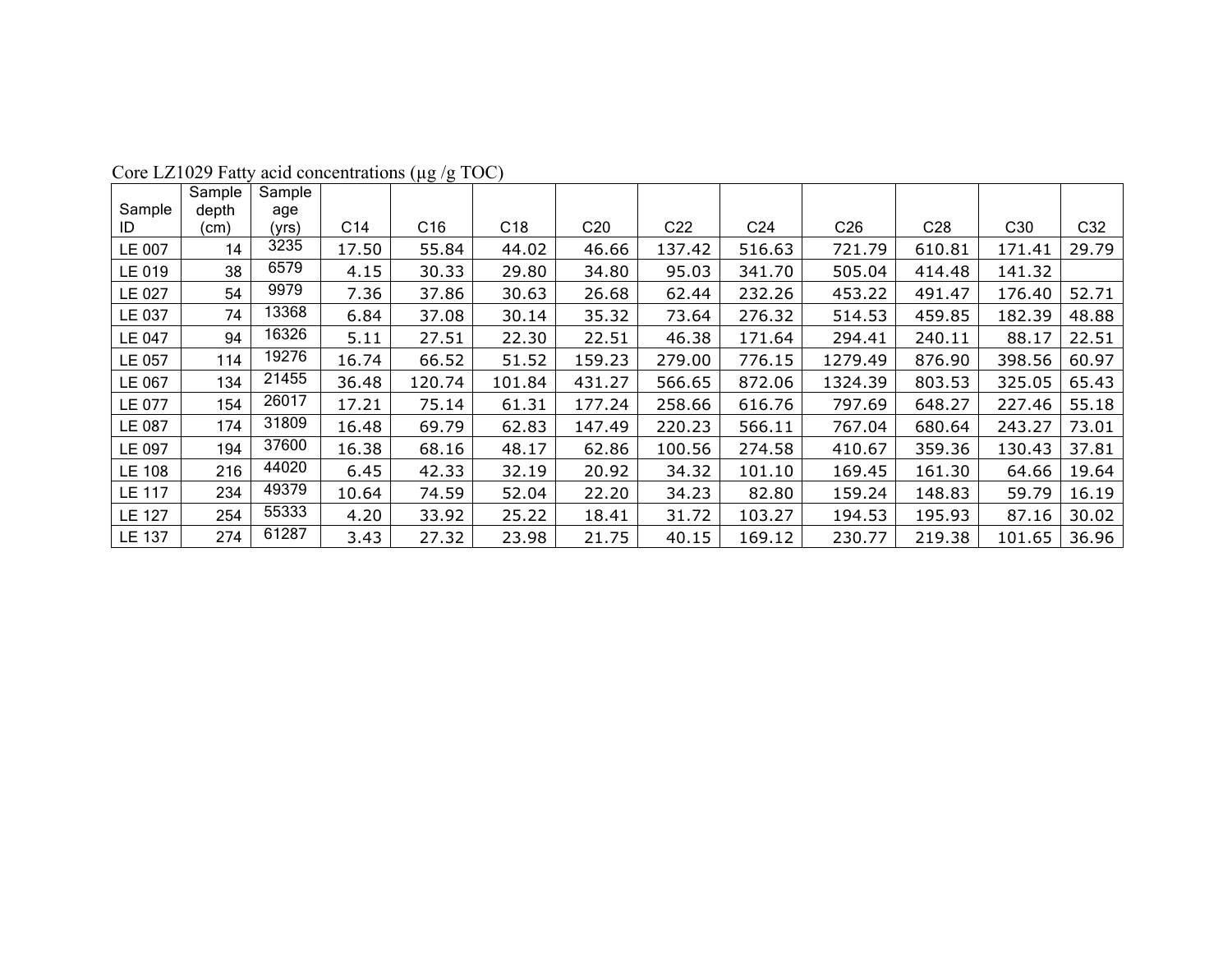|               | Sample | Sample |                 |                 |                 |                 |                 |
|---------------|--------|--------|-----------------|-----------------|-----------------|-----------------|-----------------|
| Sample        | depth  | age    |                 |                 |                 |                 |                 |
| ID            | (cm)   | (yrs)  | C <sub>21</sub> | C <sub>22</sub> | C <sub>24</sub> | C <sub>26</sub> | C <sub>28</sub> |
| LE 007        | 14     | 3235   | 1.55            | 2.19            | 2.12            | 3.66            | 4.84            |
| LE 019        | 38     | 6579   | 1.04            | 1.41            | 3.60            | 4.36            | 5.17            |
| LE 027        | 54     | 9979   | 0.67            | 0.76            | 6.68            | 0.27            | 0.44            |
| LE 037        | 74     | 13368  | 0.83            | 0.66            | 1.42            | 0.83            | 0.98            |
| <b>LE 047</b> | 94     | 16326  | 0.91            | 1.23            | 2.26            | 0.48            | 0.49            |
| LE 057        | 114    | 19276  | 2.87            | 0.38            | 0.51            | 0.36            | 0.42            |
| LE 067        | 134    | 21455  | 1.37            | 4.80            | 3.10            | 2.48            | 1.83            |
| LE 077        | 154    | 26017  | 3.94            | 0.68            | 1.73            | 0.92            | 2.24            |
| LE 087        | 174    | 31809  | 2.16            | 0.70            | 1.05            | 1.93            | 3.38            |
| LE 097        | 194    | 37600  | 0.85            | 0.80            | 2.20            | 0.69            | 1.11            |
| <b>LE 108</b> | 216    | 44020  | 0.49            | 0.60            | 6.19            | 0.53            | 0.91            |
| <b>LE 117</b> | 234    | 49379  | 0.31            | 0.61            | 4.57            | 0.31            | 0.44            |
| <b>LE 127</b> | 254    | 55333  | 0.39            | 0.81            | 4.21            | 0.86            | 0.80            |
| <b>LE 137</b> | 274    | 61287  | 0.87            | 0.77            | 6.12            | 0.59            | 0.57            |

Core LZ1029 Normal alcohol concentrations (ng/g TLE)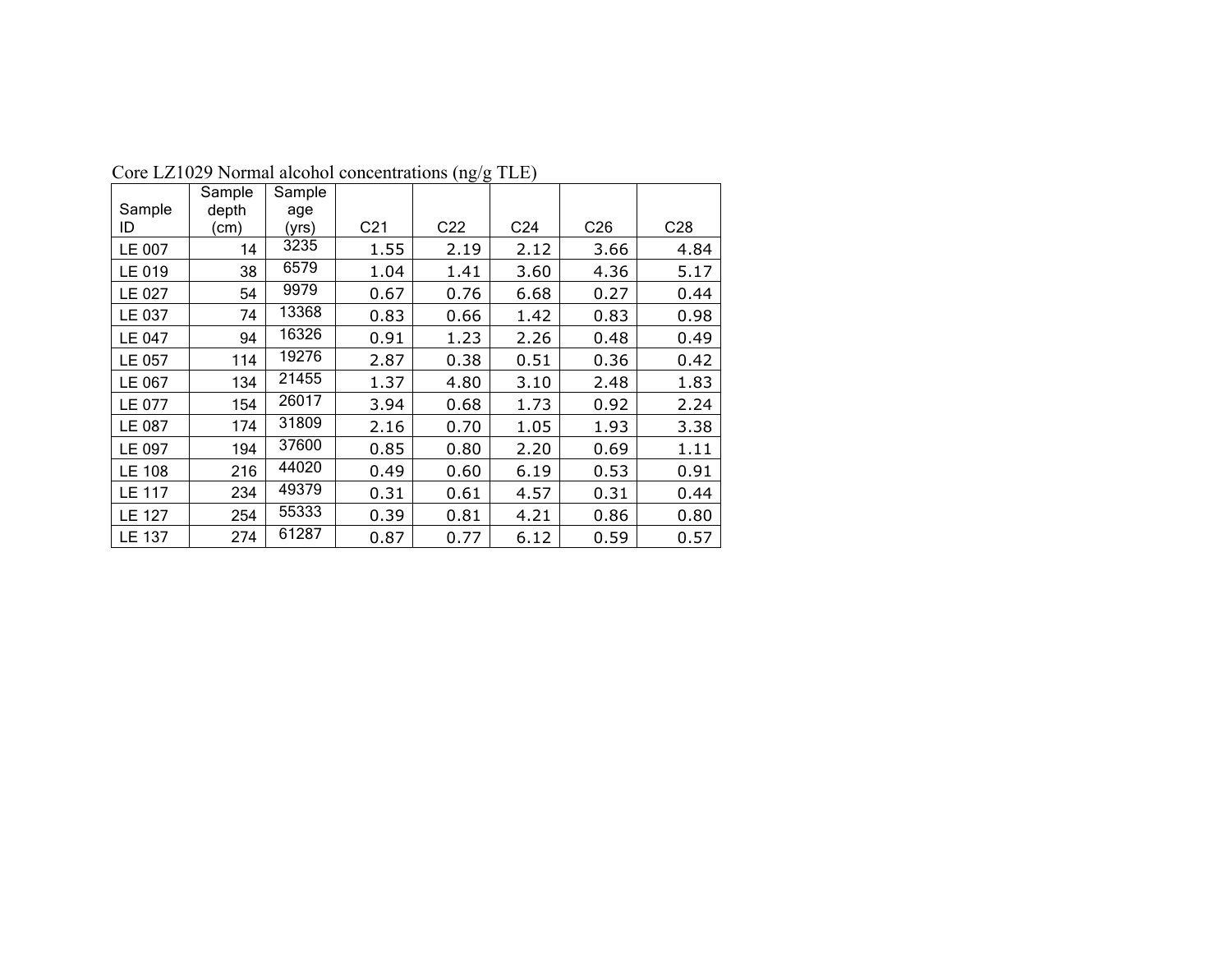|               | Sample | Sample |                 |                 |                 |                 |                 |
|---------------|--------|--------|-----------------|-----------------|-----------------|-----------------|-----------------|
| Sample        | depth  | age    |                 |                 |                 |                 |                 |
| ID            | (cm)   | (yrs)  | C <sub>21</sub> | C <sub>22</sub> | C <sub>24</sub> | C <sub>26</sub> | C <sub>28</sub> |
| LE 007        | 14     | 3235   | 84.33           | 119.17          | 115.48          | 199.17          | 263.09          |
| LE 019        | 38     | 6579   | 46.63           | 63.36           | 161.87          | 195.76          | 232.14          |
| LE 027        | 54     | 9979   | 67.26           | 76.41           | 675.31          | 27.45           | 44.84           |
| LE 037        | 74     | 13368  | 63.16           | 50.21           | 107.76          | 63.16           | 74.18           |
| LE 047        | 94     | 16326  | 65.44           | 88.12           | 162.45          | 34.62           | 34.90           |
| LE 057        | 114    | 19276  | 331.63          | 43.33           | 58.82           | 41.28           | 48.68           |
| LE 067        | 134    | 21455  | 199.72          | 701.14          | 451.91          | 362.65          | 267.23          |
| LE 077        | 154    | 26017  | 329.03          | 56.82           | 144.27          | 77.06           | 186.84          |
| LE 087        | 174    | 31809  | 205.58          | 66.43           | 99.29           | 183.46          | 321.39          |
| LE 097        | 194    | 37600  | 112.13          | 105.22          | 288.98          | 90.43           | 145.57          |
| <b>LE 108</b> | 216    | 44020  | 31.30           | 38.06           | 395.54          | 34.07           | 58.47           |
| <b>LE 117</b> | 234    | 49379  | 23.17           | 46.54           | 346.83          | 23.64           | 33.36           |
| <b>LE 127</b> | 254    | 55333  | 21.53           | 45.17           | 234.19          | 48.07           | 44.23           |
| <b>LE 137</b> | 274    | 61287  | 52.40           | 46.75           | 369.99          | 35.63           | 34.28           |

Core LZ1029 Normal alcohol concentrations (µg/g TOC)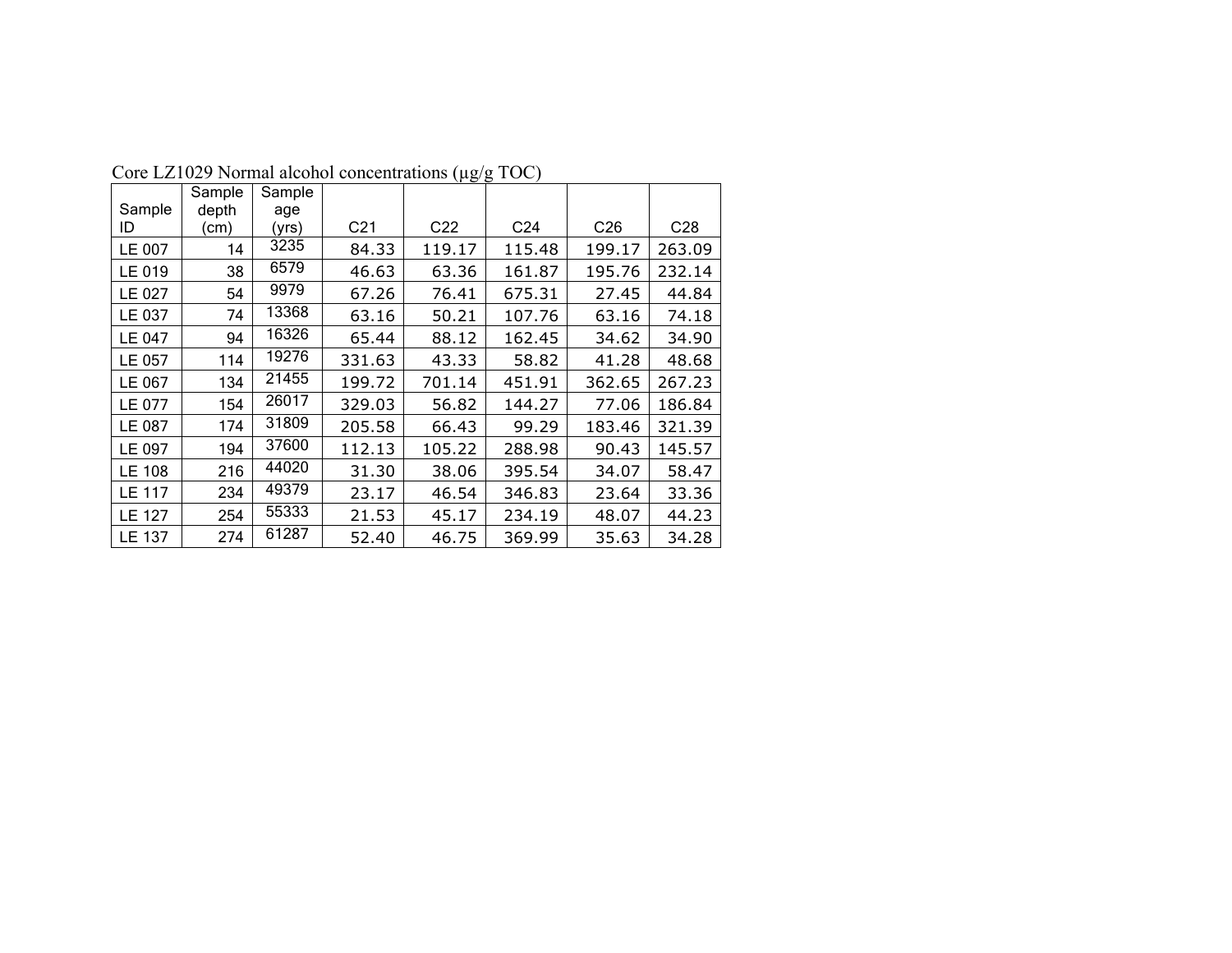|               | Sample<br>depth | Sample<br>age (yrs) |                 |                 |                 |                 |                 |                 |           |
|---------------|-----------------|---------------------|-----------------|-----------------|-----------------|-----------------|-----------------|-----------------|-----------|
| Sample ID     | (cm)            |                     | C <sub>21</sub> | C <sub>23</sub> | C <sub>25</sub> | C <sub>27</sub> | C <sub>29</sub> | C <sub>31</sub> | C33       |
| LE 007        | 14              | 3235                | $-30.871$       | $-32.925$       | $-33.274$       | $-32.836$       | $-32.593$       | $-32.987$       |           |
| LE 019        | 38              | 6579                | $-32.171$       | $-32.353$       | $-32.928$       | $-32.671$       | $-32.72$        | $-33.246$       | $-33.96$  |
| LE 027        | 54              | 9979                |                 | $-31.666$       | $-33.044$       | $-33.039$       | $-33.239$       | $-33.757$       | $-34.067$ |
| LE 037        | 74              | 13368               |                 | $-32.219$       | $-32.856$       | $-32.992$       | $-33.216$       | $-33.57$        | $-34.276$ |
| LE 047        | 94              | 16326               |                 |                 | $-34.122$       | $-33.54$        | $-33.452$       | $-33.778$       | $-34.576$ |
| LE 057        | 114             | 19276               | $-38.114$       | $-35.418$       | $-35.856$       | $-34.268$       | $-33.194$       | $-33.539$       | $-34.358$ |
| LE 067        | 134             | 21455               | $-40.244$       | $-35.352$       | $-35.857$       | $-34.458$       | $-33.198$       | $-33.633$       | $-34.797$ |
| LE 077        | 154             | 26017               | $-36.355$       | $-34.475$       | $-34.794$       | $-33.995$       | $-33.171$       | $-33.777$       |           |
| LE 087        | 174             | 31809               | $-38.253$       | $-33.982$       | $-33.966$       | $-33.589$       | $-33.073$       | $-33.53$        | $-34.507$ |
| LE 097        | 194             | 37600               |                 |                 |                 | $-34.57$        | $-35.161$       | $-37.684$       | $-40.14$  |
| <b>LE 108</b> | 216             | 44020               |                 |                 |                 | $-33.232$       | $-32.827$       | $-33.467$       | $-33.71$  |
| <b>LE 117</b> | 234             | 49379               |                 |                 |                 | $-33.182$       | $-33.452$       | $-33.702$       | $-34.249$ |
| <b>LE 127</b> | 254             | 55333               |                 |                 | $-32.758$       | $-33.116$       | $-33.225$       | $-33.498$       | $-34.387$ |
| LE 137        | 274             | 61287               |                 |                 | $-32.434$       | $-32.951$       | $-33.3$         | $-33.678$       | $-34.476$ |

Core LZ1029 Alkane  $\delta^{13}$ C values (‰)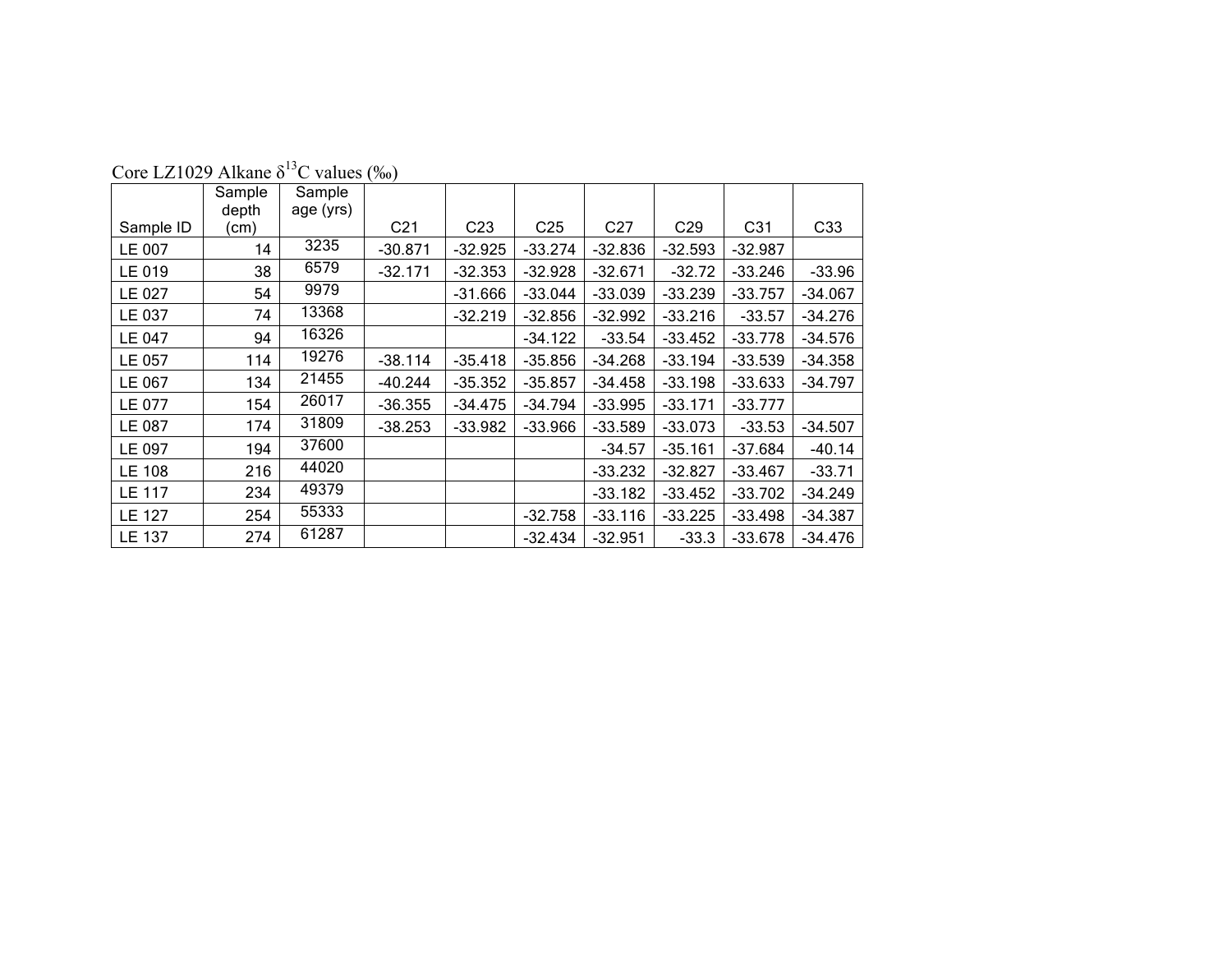|               | Sample | Sample |                 |                 |           |                 |                 |                 |                 |                 |                 |
|---------------|--------|--------|-----------------|-----------------|-----------|-----------------|-----------------|-----------------|-----------------|-----------------|-----------------|
| Sample        | depth  | age    |                 |                 |           |                 |                 |                 |                 |                 |                 |
| ID            | (cm)   | (yrs)  | C <sub>14</sub> | C <sub>16</sub> | C18       | C <sub>20</sub> | C <sub>22</sub> | C <sub>24</sub> | C <sub>26</sub> | C <sub>28</sub> | C <sub>30</sub> |
| LE 007        | 14     | 3235   | $-29.174$       | $-29.565$       | $-30.209$ | $-33.260$       | $-32.677$       | $-33.184$       | $-33.818$       | $-34.048$       | $-35.151$       |
| LE 019        | 38     | 6579   | $-28.501$       | $-27.542$       | $-29.775$ | $-33.110$       | $-32.650$       | $-33.044$       | $-33.689$       | $-33.897$       | $-34.228$       |
| LE 027        | 54     | 9979   | $-25.931$       | $-26.375$       | $-27.956$ | $-33.707$       | $-32.981$       | $-32.911$       | $-33.515$       | $-33.431$       | $-34.131$       |
| LE 037        | 74     | 13368  | $-28.318$       | $-28.514$       | $-30.003$ | $-33.689$       | $-33.451$       | $-33.617$       | $-34.167$       | $-33.778$       | $-34.387$       |
| LE 047        | 94     | 16326  | $-28.931$       | $-26.825$       | $-28.912$ | $-36.139$       | $-36.418$       | $-36.287$       | $-36.600$       | $-35.419$       | $-33.361$       |
| LE 057        | 114    | 19276  | $-32.585$       | $-31.718$       | $-35.388$ | -41.823         | $-40.453$       | $-38.686$       | $-39.462$       | $-36.921$       | $-32.215$       |
| LE 067        | 134    | 21455  | $-32.457$       | $-31.874$       | $-36.993$ | $-43.204$       | -42.646         | $-38.968$       | $-39.803$       | $-37.483$       | $-32.603$       |
| LE 077        | 154    | 26017  | $-27.859$       | $-28.612$       | $-32.968$ | $-41.710$       | $-41.000$       | $-38.093$       | $-37.937$       | $-37.053$       | $-32.408$       |
| LE 087        | 174    | 31809  | $-28.677$       | $-29.530$       | $-32.780$ | $-39.451$       | $-38.601$       | $-36.922$       | $-36.357$       | $-32.880$       | $-32.636$       |
| LE 097        | 194    | 37600  | $-25.768$       | $-26.387$       | $-28.582$ | $-37.400$       | $-36.688$       | $-35.791$       | $-35.479$       | $-34.261$       | $-32.413$       |
| <b>LE 108</b> | 216    | 44020  | $-24.818$       | $-25.405$       | $-25.294$ | $-34.668$       | $-34.316$       | $-34.092$       | $-34.229$       | $-33.976$       | $-34.211$       |
| <b>LE 117</b> | 234    | 49379  | $-24.089$       | $-24.396$       | $-24.332$ | $-34.621$       | $-33.947$       | $-34.399$       | $-34.604$       | $-33.870$       | $-34.875$       |
| <b>LE 127</b> | 254    | 55333  |                 | $-27.885$       | $-28.017$ | $-34.119$       | $-34.434$       | $-35.368$       | $-34.412$       | $-34.381$       | $-33.718$       |
| LE 137        | 274    | 61287  |                 | $-27.256$       |           | $-36.428$       | $-35.675$       | $-34.666$       | $-34.680$       | $-34.114$       | $-33.701$       |

Core LZ1029 Fatty Acid  $\delta^{13}$ C values (‰)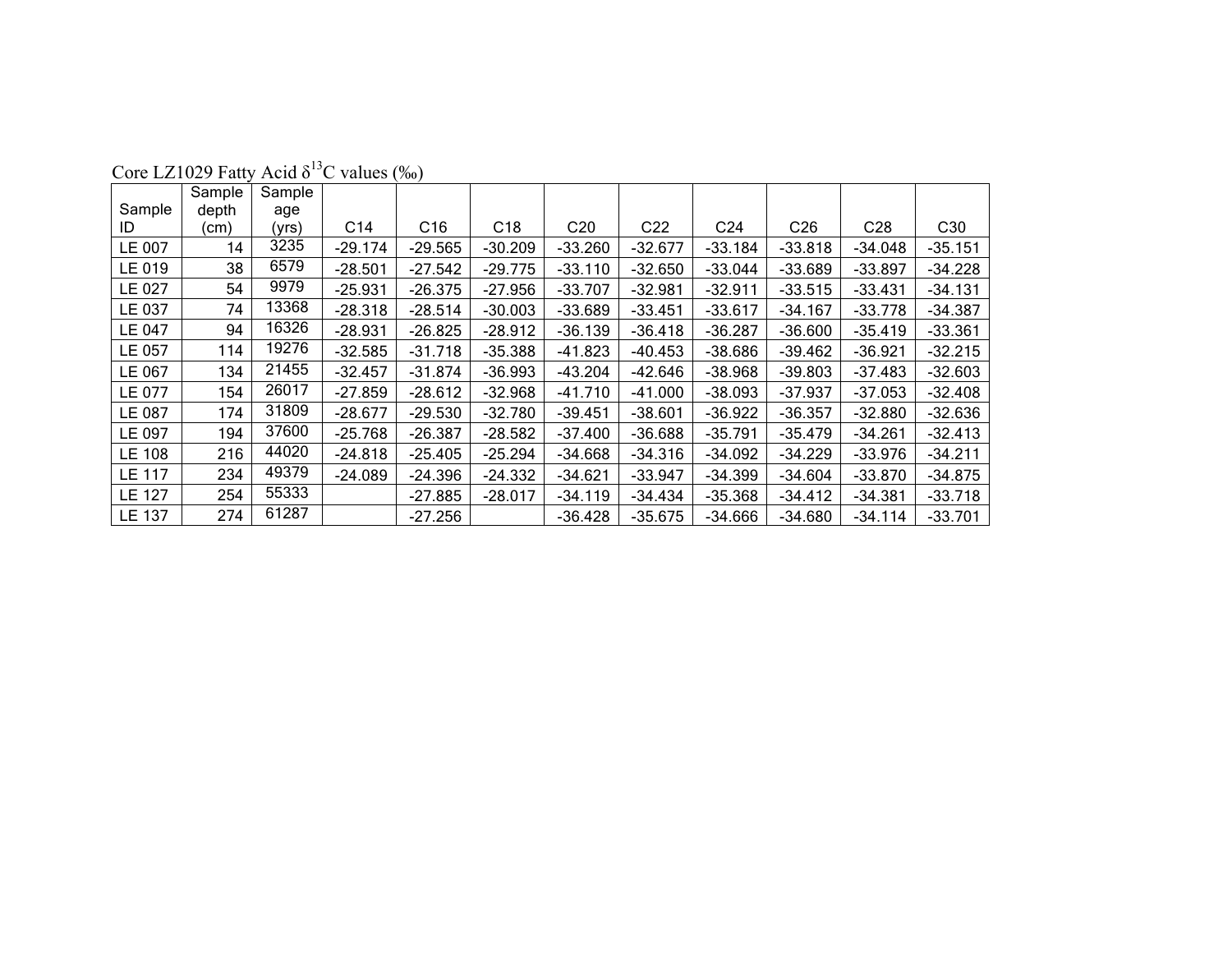| Sample        | Sample     | Sample    |                 |                 |                 |                 |                 |
|---------------|------------|-----------|-----------------|-----------------|-----------------|-----------------|-----------------|
| ID            | depth (cm) | age (yrs) | C <sub>21</sub> | C <sub>22</sub> | C <sub>24</sub> | C <sub>26</sub> | C <sub>28</sub> |
| LE 007        | 14         | 3235      | $-31.107$       | $-28.273$       | $-28.723$       | $-33.450$       | $-32.945$       |
| LE 019        | 38         | 6579      | $-27.780$       | $-28.419$       | $-28.471$       | $-33.595$       | $-33.161$       |
| LE 027        | 54         | 9979      | $-27.683$       | $-28.522$       | $-27.763$       | $-36.571$       | $-33.814$       |
| LE 037        | 74         | 13368     | $-27.646$       | $-28.050$       | $-32.421$       | $-32.532$       | $-32.986$       |
| <b>LE 047</b> | 94         | 16326     | $-27.859$       |                 | $-28.131$       | $-37.680$       | $-35.994$       |
| LE 057        | 114        | 19276     | $-42.166$       | $-43.501$       | $-38.267$       | $-37.287$       | $-41.698$       |
| LE 067        | 134        | 21455     | $-34.196$       | $-46.095$       | $-43.815$       | $-36.300$       | $-36.191$       |
| LE 077        | 154        | 26017     |                 | $-44.276$       | $-41.085$       | $-35.458$       | $-34.984$       |
| LE 087        | 174        | 31809     |                 |                 |                 |                 | $-43.458$       |
| LE 097        | 194        | 37600     | $-27.655$       | $-28.124$       | $-28.655$       |                 |                 |
| <b>LE 108</b> | 216        | 44020     | $-29.008$       | $-29.568$       | $-29.186$       |                 |                 |
| <b>LE 117</b> | 234        | 49379     | $-31.423$       | $-31.224$       | $-29.847$       |                 |                 |
| LE 127        | 254        | 55333     | $-29.711$       | $-30.314$       | $-30.008$       |                 |                 |
| <b>LE 137</b> | 274        | 61287     | $-29.442$       | $-29.651$       | $-29.254$       | $-32.442$       | $-32.557$       |

Core LZ1029 Normal alcohol  $\delta^{13}$ C values (‰)